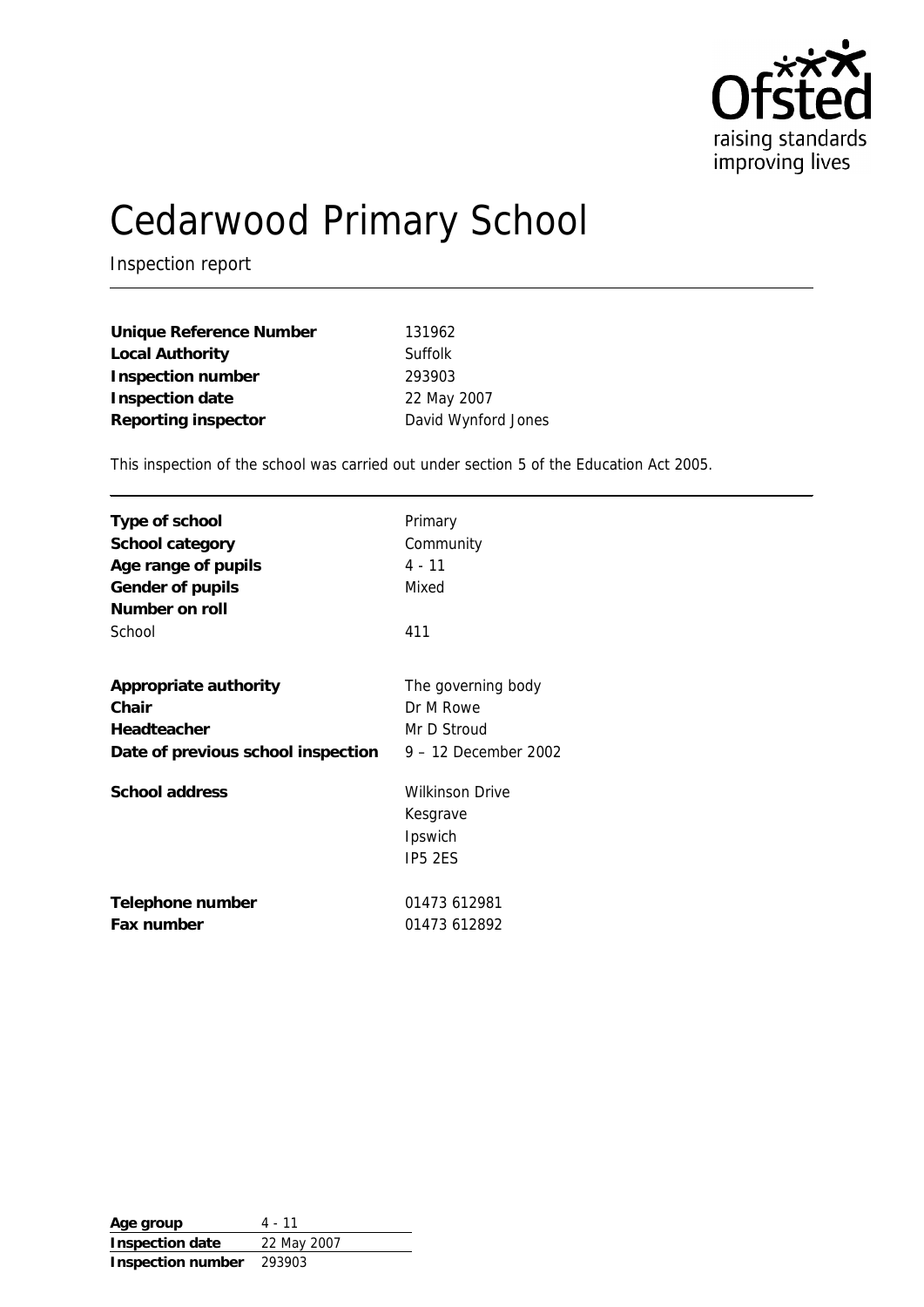© Crown copyright 2007

#### Website: www.ofsted.gov.uk

This document may be reproduced in whole or in part for non-commercial educational purposes, provided that the information quoted is reproduced without adaptation and the source and date of publication are stated.

Further copies of this report are obtainable from the school. Under the Education Act 2005, the school must provide a copy of this report free of charge to certain categories of people. A charge not exceeding the full cost of reproduction may be made for any other copies supplied.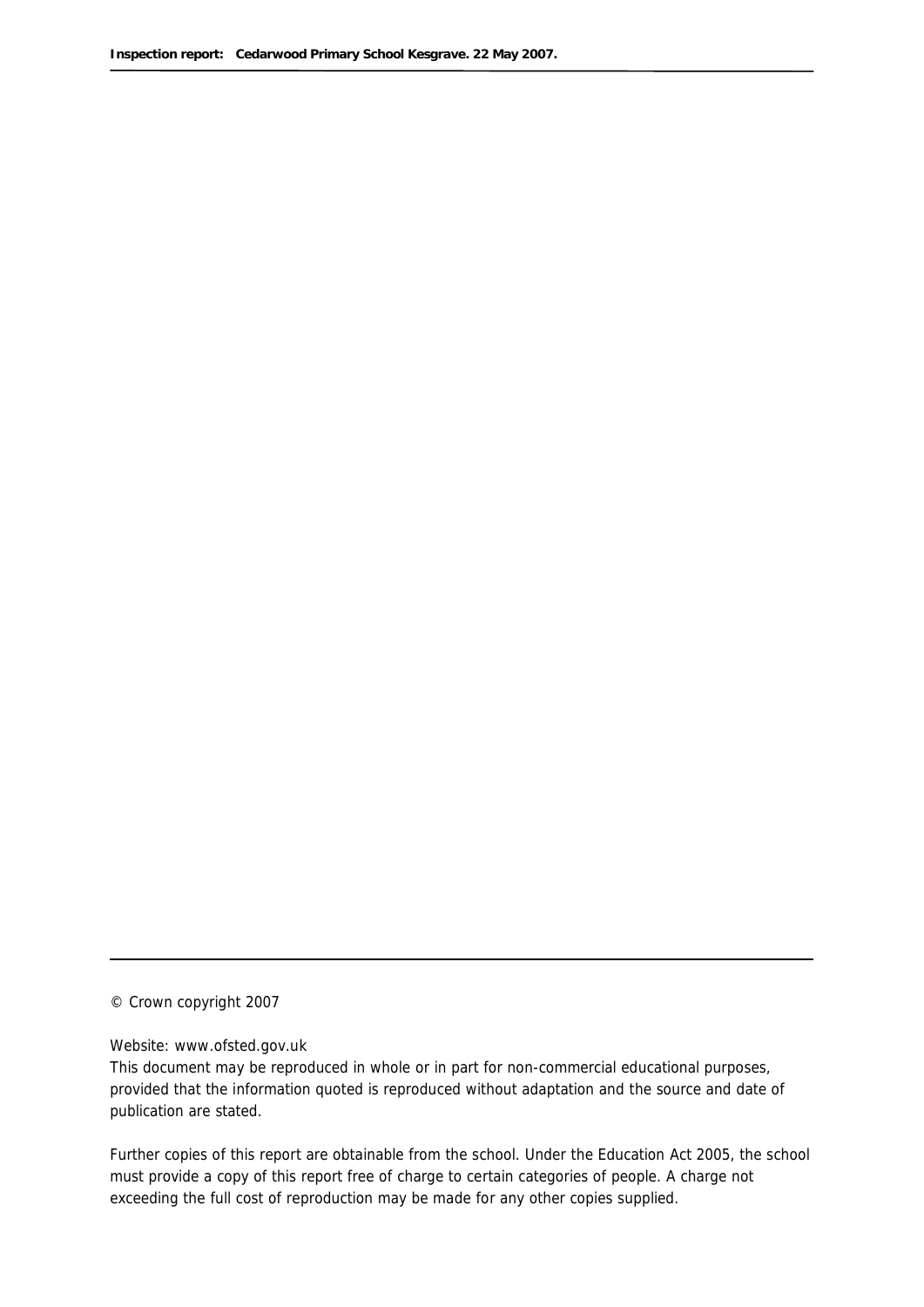# **Introduction**

The inspection was carried out by two Additional Inspectors.

Inspectors evaluated the overall effectiveness of the school and investigated the following issues: achievement and standards, pupils' personal development and well being, teaching and learning, care, guidance and support and the effectiveness of leaders and managers in raising standards. Evidence was gathered from observations of lessons, the pupils' work and discussions with them, the staff and chair of governors and a scrutiny of school documentation and parent questionnaires. Other aspects of the school's work were not investigated in detail, but inspectors found no evidence to suggest that the school's own assessments, as given in its selfevaluation, were not justified, and these have been included where appropriate in this report.

# **Description of the school**

The school is larger than most primary schools. It was opened in September 2001 with approximately 100 pupils on roll and has grown steadily over the last six years. The vast majority of the pupils are of White British background. However, a few pupils are at the early stages of learning English as a second language. The socioeconomic circumstances are favourable. Children enter the Reception classes with levels of attainment broadly in line with those expected for children aged four. The percentage of pupils identified as having learning difficulties and disabilities is broadly in line with the national average. The school holds the 'Investors in People Award'.

**Key for inspection grades**

| Grade 1 | Outstanding  |
|---------|--------------|
| Grade 2 | Good         |
| Grade 3 | Satisfactory |
| Grade 4 | Inadequate   |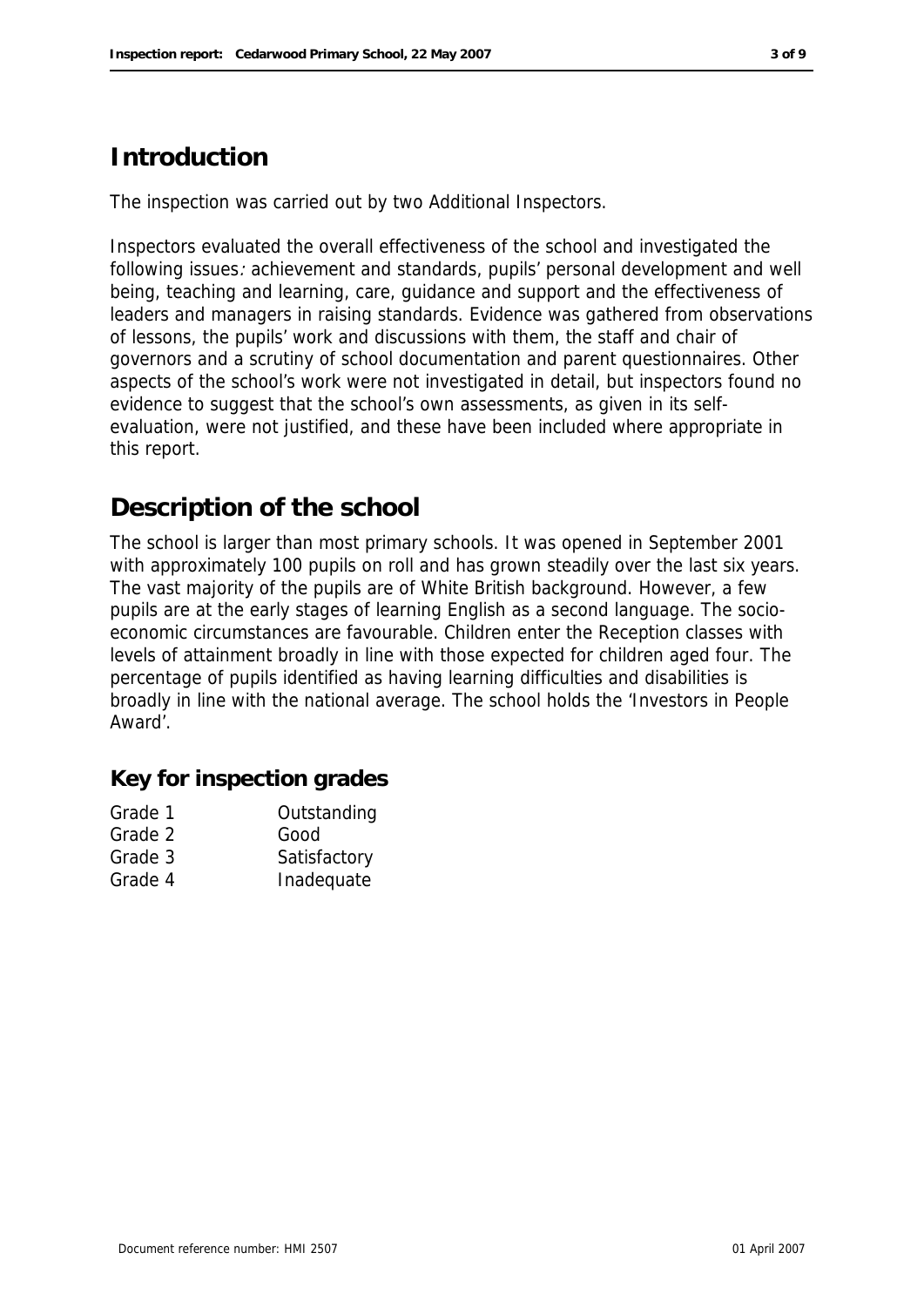# **Overall effectiveness of the school <b>Grade:** 2

This is a good school with some outstanding features. It justifies its good reputation locally. Parental perceptions of the school are overwhelmingly positive. One parent wrote, 'I believe this school to be the best in the area and provides a good all round education. I cannot praise the headteacher and his staff highly enough.' This success has been brought about by the purposeful and strong leadership of the headteacher and senior members of staff who have established rigorous systems that help pupils settle quickly and achieve well. There is a five year trend of rising standards and, by the end of Year 6, pupils attain above average standards in English, mathematics and science. Their enjoyment of their education is outstanding. This is reflected in above average attendance, their good behaviour and their thirst for learning in lessons. The emphasis the school places on developing the pupils' commitment to healthy living and their adoption of safe practices ensures they have an excellent understanding of these issues. Pupils also have a very good awareness of environmental matters, promoted effectively by this 'Eco' friendly school.

Overall pupils' achievement is good. Provision in the Foundation Stage is also good. Children's social skills are strong, they are keen to learn and have a positive attitude to school. By the time they move into Year 1, with the exception of their skills in reading and writing, which are similar to those found nationally; the vast majority of the children attain levels above national expectations in all other areas of learning. The school's leadership identified reading and writing as areas for development and has taken effective steps to improve standards. Standards are being raised by focussing on developing the children's understanding of the text and ensuring they know how to use letter sounds to build words (phonics). Very effective use is made of the outdoor area to promote the children's social and physical development; their enjoyment of learning and their understanding of healthy living. In the 2006 tests and assessments, pupils at Year 2 attained high standards in reading and writing and above average standards in mathematics. At Year 6, results were high in mathematics, and above average in English and science. Standards in the current Year 2 are not as high as last year but nevertheless are in line with pupils' abilities and remain above national expectations. In Year 6, standards are broadly similar to those in achieved in 2006.

Although none of the pupils have attended the school right through from Reception to the end of Year 6, the school's records shows that, from the time pupils entered the school, the vast majority make good progress. However, unlike the good progress of most other pupils, the progress of many of those with learning difficulties and disabilities is satisfactory given their starting points and needs. While they receive competent support, the lack of clarity in some of their targets impedes their progress. Those pupils who are at the early stages of learning to speak English receive effective support and make good progress. The school's leadership identified that boys were not making as much progress as girls in writing. As a result the content and approach to teaching has been modified to sustain their interest and improve their motivation. Recent assessments show that this is beginning to improve their rate of progress.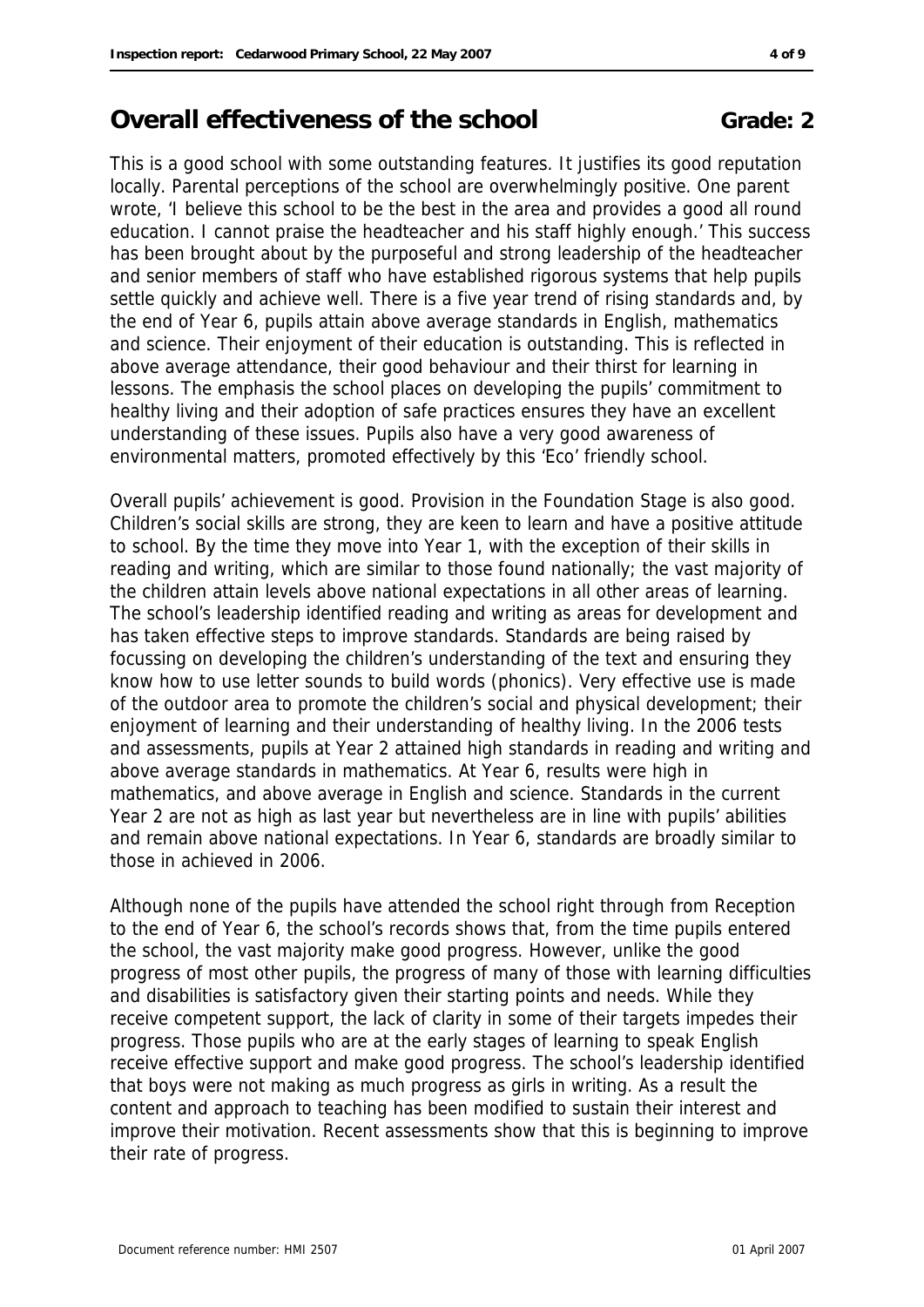The quality of teaching and learning are good. The vast majority of lessons seen were of a good standard. Teachers have good subject knowledge and are confident in their delivery. The electronic whiteboards are being used increasingly effectively to support learning and to sustain pupils' interest. Teachers' skills in assessing pupils' level of attainment are more variable, but all teachers are increasing the amount of involvement pupils have in assessing their own learning. Lessons are generally well planned and matched to the needs of the vast majority of pupils. Questioning skills are used effectively to promote pupils' thinking and to clarify their understanding. Relationships are good and adult support is deployed well to support pupils' learning. However, in some lessons expectations are not high enough, the pace of the lesson is too slow and there are insufficient opportunities for pupils to contribute to the lesson. In these lessons, the behaviour of a few pupils slips and they do not achieve as well as they could. There are some good examples of marking that gives pupils guidance on what they have to do next to improve their work and set clear targets, but this is not consistent throughout the school.

Pastoral care is outstanding. The school fully meets the requirements for safeguarding pupils and all health and safety procedures are in place. However, care, support and guidance are good overall, because of the inconsistencies in academic guidance. Too many pupils do not fully understand their targets and what they have to do to achieve them.

The curriculum is good. It is enriched effectively by a wide range of extra-curricular activities, visit and visitors to the school. Good links are being developed between subjects and information communication technology is used effectively to support learning. There are good links to the 'Every Child Matters' agenda and this ensures the pupils' personal development, including their spiritual, moral, social and cultural development is good. Good opportunities are provided for pupils to take responsibility. Members of the school council are proud to represent their school and to contribute to its development. A class and whole-school 'buddy' system helps pupils to settle quickly and become part of this friendly community. The social skills pupils develop as a result of these, plus the effective curriculum, ensures that the pupils develop the skills to support them in their future lives well.

The leadership and management of the school are good. The headteacher provides very effective leadership and has successfully overseen the rapid growth and the improvements to the school over the last six years. He is supported well by members of the senior management and leadership teams. Subject leaders make a significant contribution to the development of the school by completing accurate subject self evaluations. These are used effectively by the senior leaders to inform the school's overall development plan. The governing body provide a good balance between support and challenge. Systems for monitoring and accurately evaluating the work of the school are secure. The governors have identified the need to sharpen the measures in the school development plan to enable them to evaluate the work of the school more effectively. With the progress pupils make, the standards they achieve and the excellent personal skills they develop the school provides good value for money and demonstrates a good capacity for further improvement.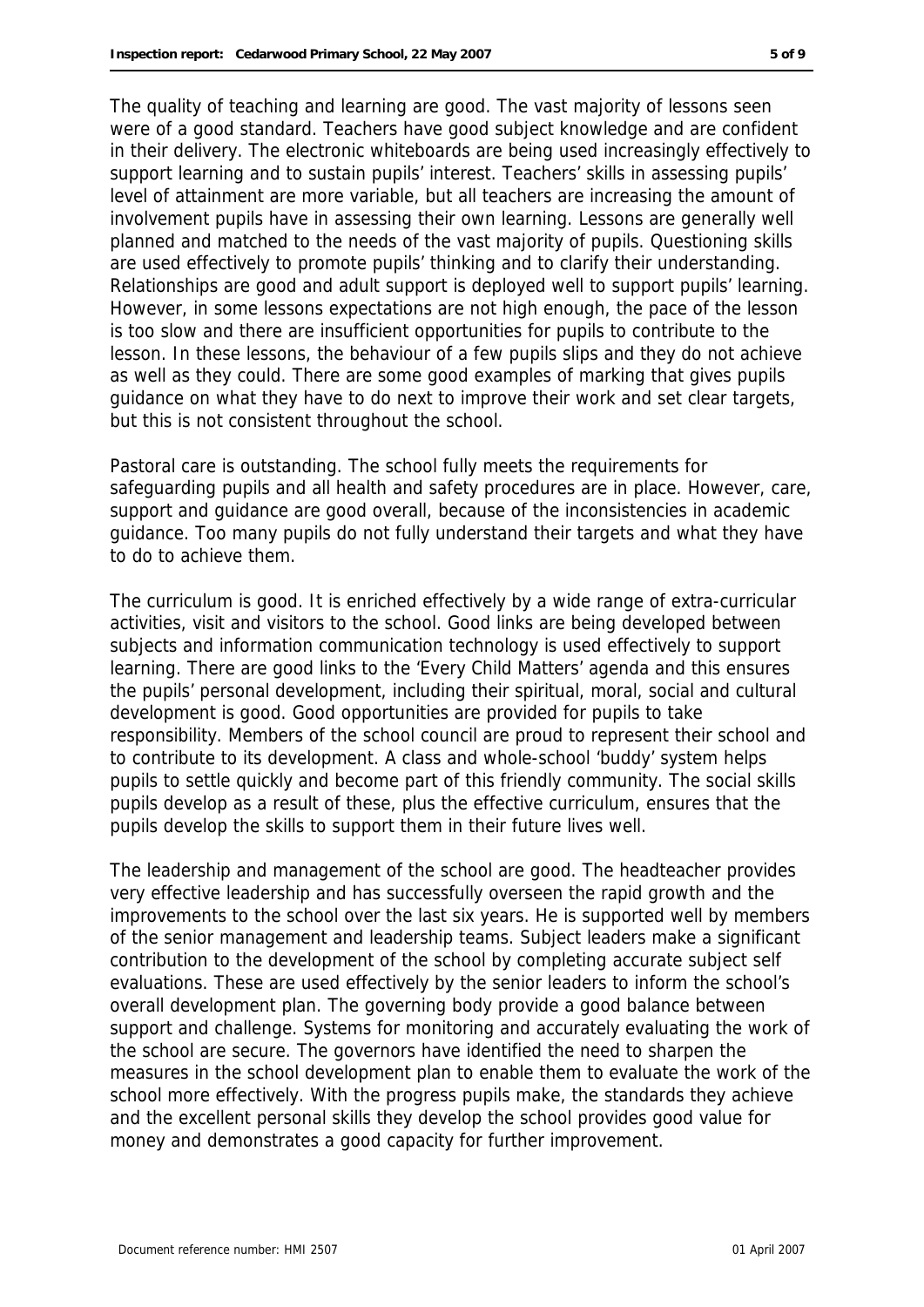### **What the school should do to improve further**

- Improve the accuracy of teacher assessment and use these assessments to help the pupils develop a clearer understanding of their targets and how they can be achieved.
- Improve the quality of the individual targets set for those pupils who have learning difficulties and disabilities to enable them to make the same rate of progress as other pupils.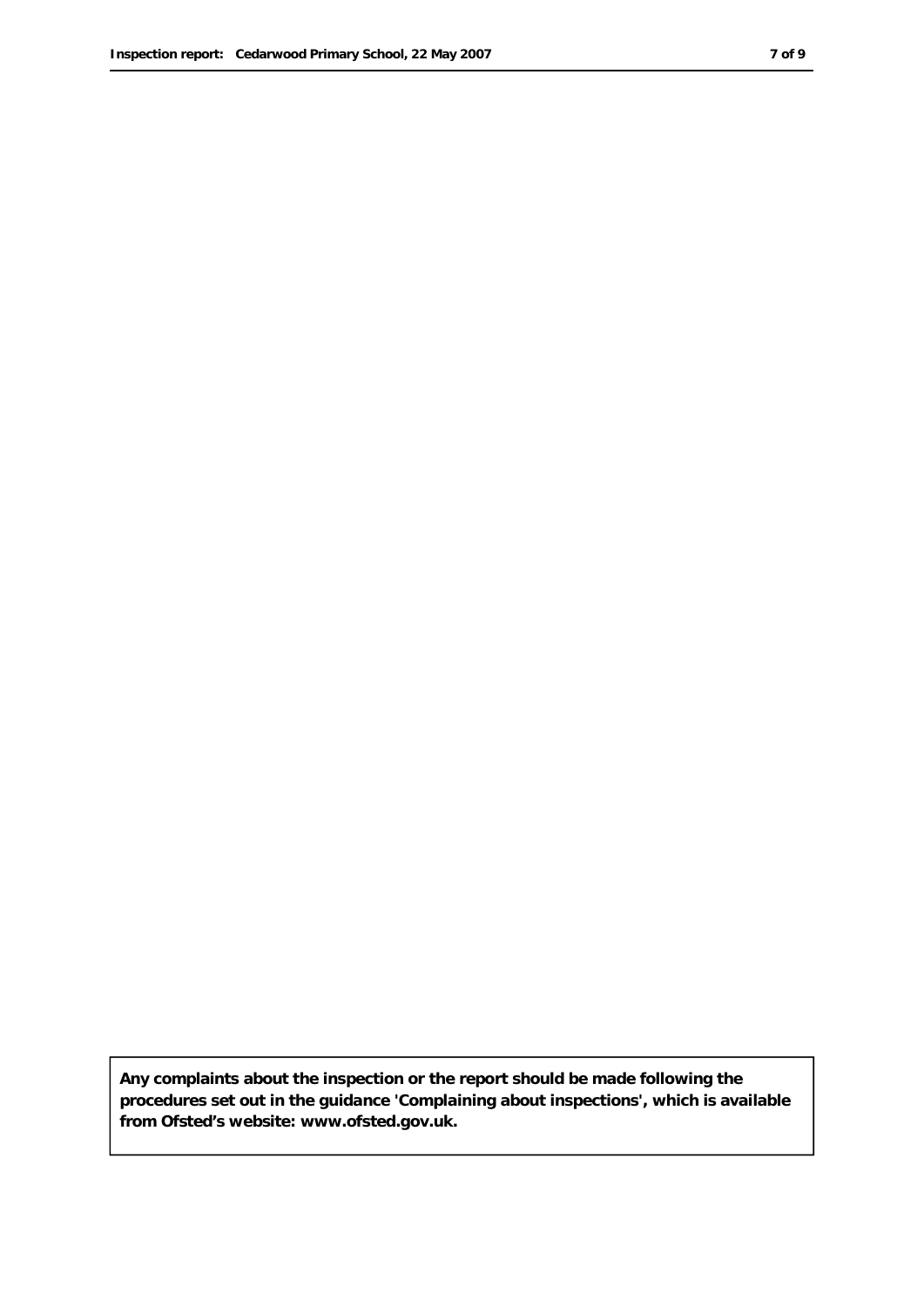# **Inspection judgements**

| Key to judgements: grade 1 is outstanding, grade 2 good, grade 3 satisfactory,<br>School<br>Overall<br>and grade 4 inadequate. |  |
|--------------------------------------------------------------------------------------------------------------------------------|--|
|--------------------------------------------------------------------------------------------------------------------------------|--|

#### **Overall effectiveness**

| How effective, efficient and inclusive is the provision of education, integrated<br>care and any extended services in meeting the needs of learners? |  |
|------------------------------------------------------------------------------------------------------------------------------------------------------|--|
| The quality and standards in the Foundation Stage                                                                                                    |  |
| The capacity to make any necessary improvements                                                                                                      |  |

#### **Achievement and standards**

| achieve?: `<br>, learners<br>ിറ<br>well<br><b>HOW</b> |  |
|-------------------------------------------------------|--|
| The<br>: standards<br>learners<br>reached<br>hv<br>   |  |

#### **Personal development and well-being**

| How good is the overall personal development and well-being of the learners?                                     |  |
|------------------------------------------------------------------------------------------------------------------|--|
| The extent of learners' spiritual, moral, social and cultural development                                        |  |
| How well learners enjoy their education                                                                          |  |
| The extent to which learners adopt safe practices                                                                |  |
| The extent to which learners adopt healthy lifestyles                                                            |  |
| The extent to which learners make a positive contribution to the community                                       |  |
| How well learners develop workplace and other skills that will contribute to their future<br>economic well-being |  |

## **The quality of provision**

| How effective are teaching and learning in meeting the full range of learners'<br>needs?              |  |
|-------------------------------------------------------------------------------------------------------|--|
| How well do the curriculum and other activities meet the range of needs and<br>interests of learners? |  |
| How well are learners cared for, guided and supported?                                                |  |

### **Leadership and management**

| How effective are leadership and management in raising achievement and<br>supporting all learners? |     |
|----------------------------------------------------------------------------------------------------|-----|
| Do procedures for safeguarding learners meet current government requirements?                      | Yes |
| Does this school require special measures?                                                         | No  |
| Does this school require a notice to improve?                                                      | Νo  |

#### **Annex A**

 1 Grade 1 - Exceptionally and consistently high; Grade 2 - Generally above average with none

significantly below average; Grade 3 - Broadly average to below average; Grade 4 - Exceptionally low.